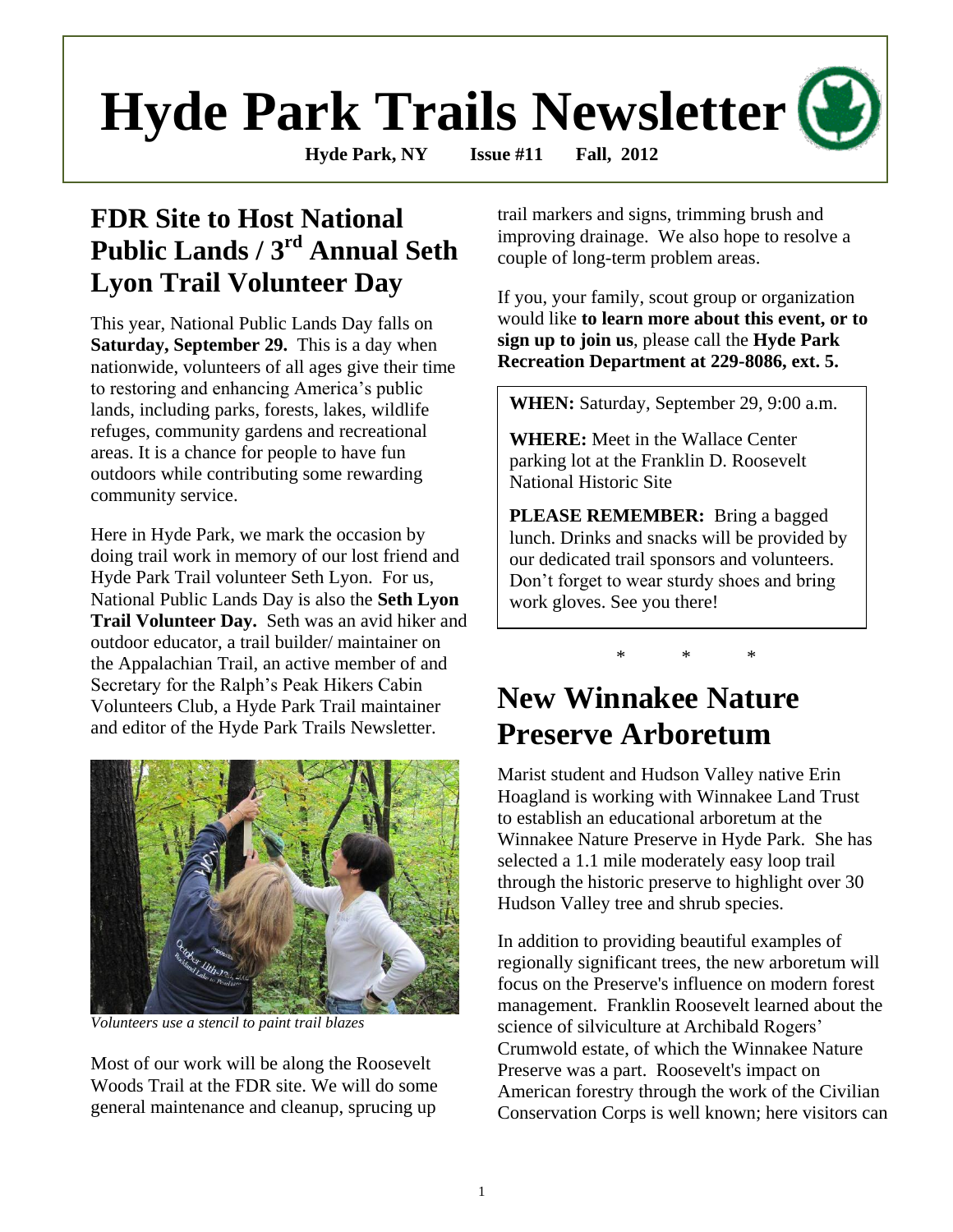see where FDR's interest in trees began and learn about progressive forestry in the early twentieth century.



Winnakee will also develop an app that will teach users to identify the arboretum's trees and shrubs, as well as provide interesting facts about the use, history, and health of each species. Information will also be available online to print.

The arboretum is expected to be completed and opened to the public in late 2012. Keep an eye on winnakeeland.org for information on opening events!

*Erin Hoagland, sponsored by Winnakee Land Trust, is the recipient of the 2012 Barnabas McHenry Award for Tourism from the Open Space Institute. This project is made possible with additional support from Winnakee's Seth Lyon Trails Fund and the National Park Service.* 

\* \* \*

# **Lessons Learned on the Roosevelt Farm Lane**

*by Peter C. Vermilyea*

For teachers and students alike, the final few weeks of school often meld together into a hectic frenzy of events: review sessions, exams, grading, ceremonies, and celebrations. I often finish the school year exhausted, needing solace to recharge my batteries. This June, I turned to the Hyde Park trails for an opportunity for solitude and reflection; I found not only these, but a better understanding of the Roosevelts as well.

High school history teachers are often challenged by getting the students to have a sense of the past. Students can memorize dates or names, or even interpret documents; it is difficult for them to have a feel for the past. While this is understandable in the classroom, even on field trips it is hard to "find" the historic figure amidst the crowds. As I began my walk down the old driveway to FDR's Springwood home, it was not difficult to come to grips with this towering figure of the past.



Crossing over Route 9, the trail winds through the fields of FDR's tree farm. The map at the interpretative marker informs the hiker of the varieties in each lot. Podcasts informing visitors about topics including farming techniques, family traditions, and the natural environs, are available by cell phone.

Along the trail - which follows FDR's old farm lane - one can look beyond the vegetation that has grown in over the decades to see the historic landscape and find the ruins of the house inhabited by FDR's farm manager, Moses Smith. It doesn't take much to visualize Roosevelt himself behind the wheel of his famed hand-operated car on the same road, inspecting that year's crop of Christmas trees.

The hiker comes to Route 9G, and Eleanor comes into view at the end of the Val-Kill driveway. Amidst the pond, playhouse and stone cottage, one also can discern the old swimming pool, where the King of England relaxed with the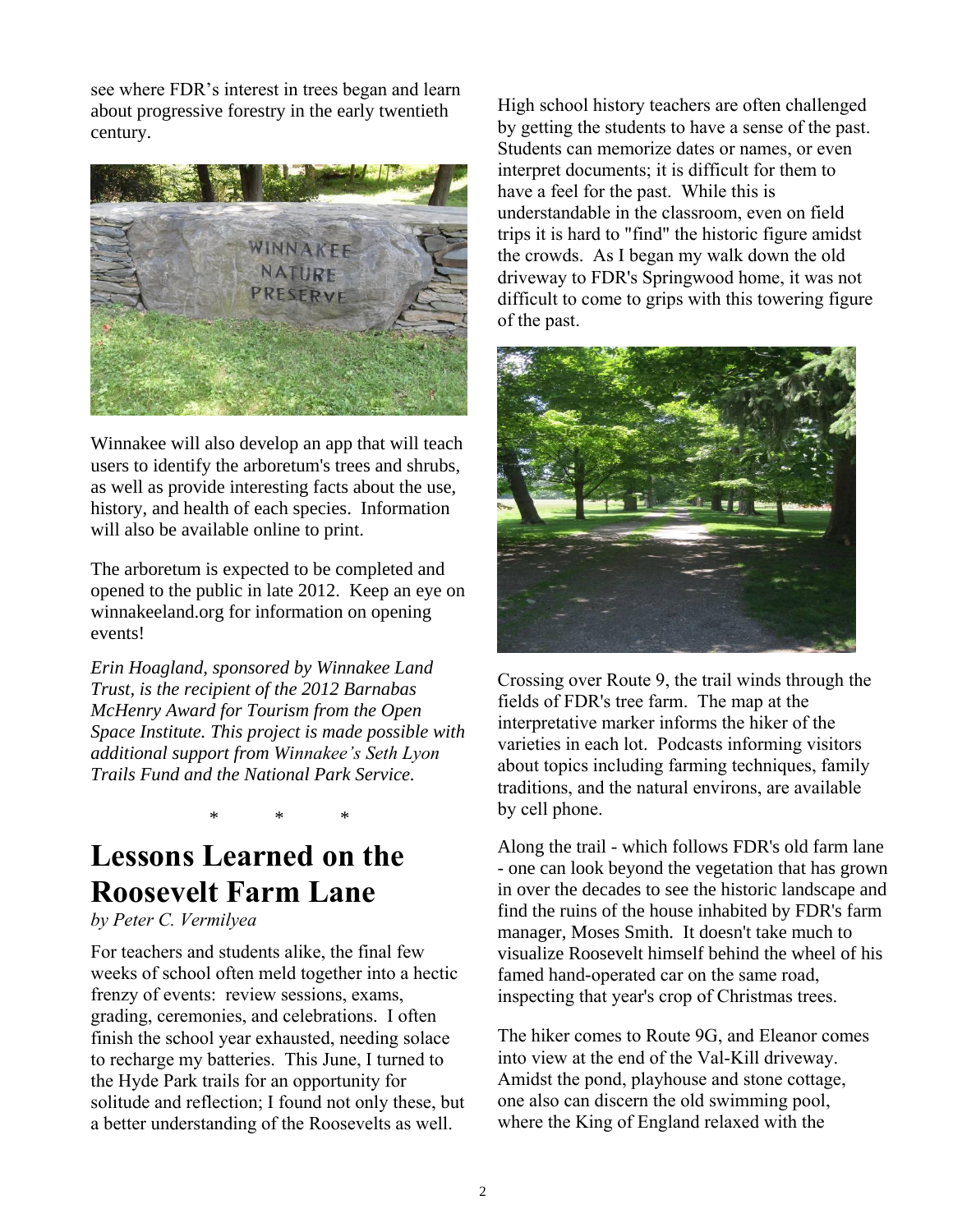Roosevelts. The trail resumes at the back of the parking lot, where the old farm lane again enters the woods, runs along a stream, and finally climbs a steep hill. Here the hiker finds himself alone with FDR's unfilled retirement dreams. Here also is the solitude to contemplate this extraordinary family and the effect that this wonderful landscape may have had upon them.

Over the three miles or so back to my car, I thought about my students for next year and how we could use these resources. I envision an interdisciplinary lesson with our agriculture education department to provide students with the opportunity to read a landscape for clues to its past uses. The cell phone interpretative sites will provide excellent context as the students engage as historians to uncover this seldom seen side of our 32nd president. Already, it seemed, the hustle and bustle of the end of one score year had evaporated, and the solitude of FDR's woods already had me energized for another!

\* \* \*

#### **Trees for Tribs at Winnakee Nature Preserve**

On May 15, Winnakee Land Trust and the NY Department of Environmental Conservation led a group of volunteers in planting almost 60 native shrubs and trees near the entrance of the Winnakee Nature Preserve in Hyde Park. The plants were donated as part of DEC's Trees for Tribs program, which aims to restore native vegetation to stream buffers in the Hudson Valley.

Volunteers from Hyde Park Rotary, Marist College, and the Hyde Park Trails Committee, along with members of the public put in buttonbush, shrub willows, river birch, and other Hudson Valley natives. Once established, these new plantings will help slow down and filter runoff, decreasing erosion and improving water quality for this tributary of the Hudson River. Thank you to our volunteers, and to Beth Roessler and Danielle Laberge from DEC for their time

and expertise. Together we can enrich the Hudson Valley, one stream at a time!



# **Trail Improvement on Scenic Hudson's Golden Property**

It was a warm and sunny spring day on Saturday, May 5, when members of the Hyde Park Trail Committee gathered on Scenic Hudson's Golden Property, which is home to a key section of the Hyde Park Greenway Trail, to lend their hands for some much-needed trail improvements. Seven volunteers representing organizations including the Town of Hyde Park Recreation Department, the National Park Service, Scenic Hudson, and Winnakee Land Trust came out to generously lend their specialized skills on several trail improvement projects.

These trail improvements included a group effort to utilize several large stones on the site to create a stepping stone stairway through the trail head and a raised stepping stone walkway through a recurrently wet and muddy area of the trail. Trail improvements also included the installation of a new way finding sign post. The materials for the post were donated by Scenic Hudson and the routing work was donated by National Park Service.

\* \* \*

**Visit Hyde Park Trails online: [www.hydeparkny.us/recreation/trails](http://www.hydeparkny.us/recreation/trails)**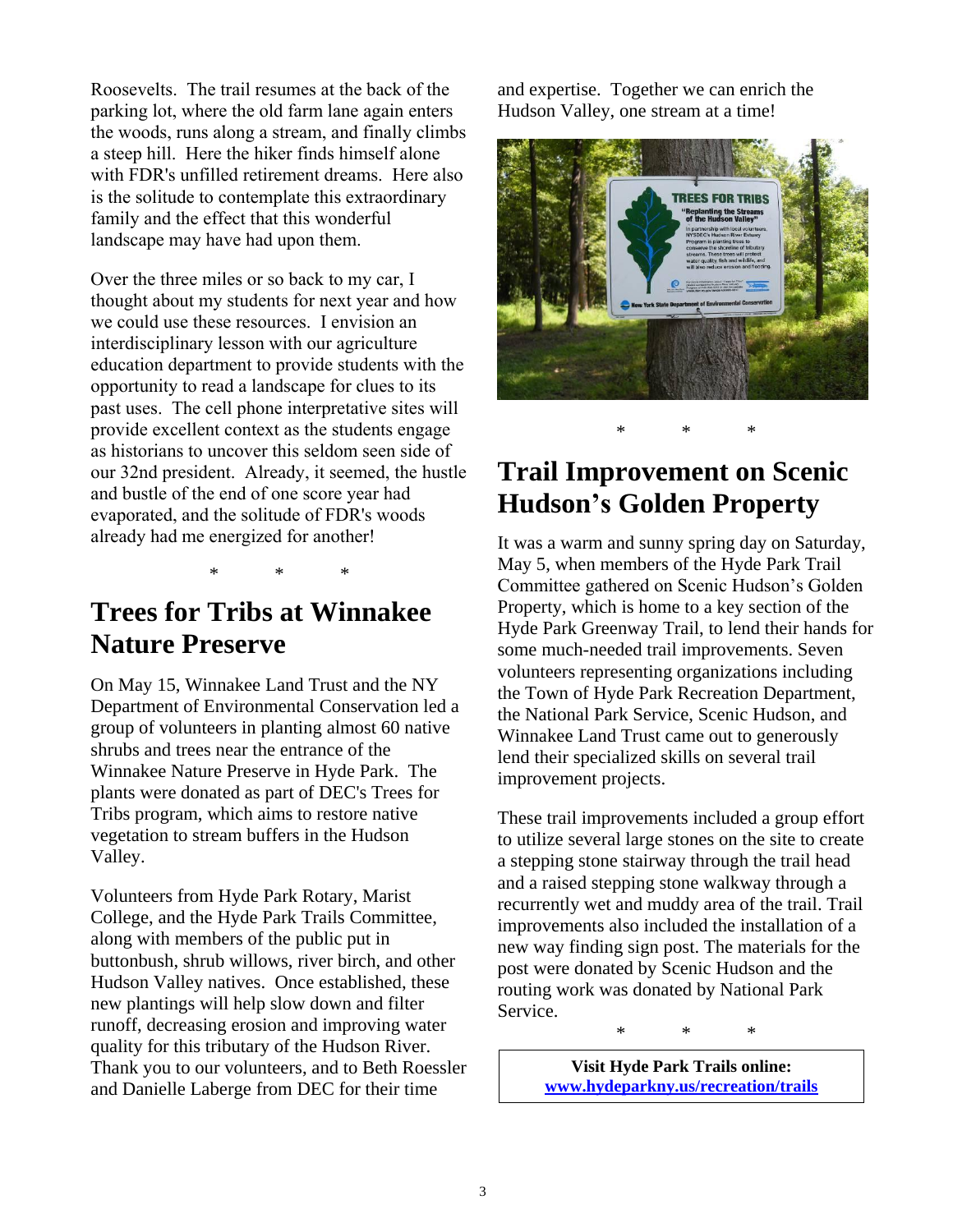*Progress…*



While on site, efforts were also made to clean out and armor all of the culverts in order to prevent flooding. We also created drainage swales along the trail to prevent erosion. We did a thorough cleaning of the site and removed litter and some old tires and a couch that had been illegally dumped on site.



*…and the final result*

This project was a coordination of several different organizations belonging to the Hyde Park Trail Committee. A total of 35 volunteer hours was committed to this project. It is a wonderful example of what the committee can accomplish as a whole when we combine all of our efforts. It is the product of successful networking with Hudson Valley agencies and local volunteers and I look forward to what our group can accomplish for the Hyde Park Greenway Trail in the future.

*by Carley Maneely Park & Trail Coordinator, Scenic Hudson*

\* \* \*

## **Roosevelt Farm Lane Trailhead Update**

Improvements to the Roosevelt Farm Lane west trailhead are about two-thirds complete. The parking lot, connecting trail, bridge and boardwalk are complete. Footing for the pedestrian shelter and bike racks are in. The information kiosk has been moved to its new location. Still to be completed is the installation of the new traffic signal, construction of a storm water detention basin, and some minor improvements at the Route 9G trailhead.



*The newly-completed boardwalk over a wetland on the new connecting trail to Roosevelt Farm Lane.*

\* \* \*

# **Hyde Park Trail End2End**

*There was rain in the forecast, a better than 70% chance. "Great," we thought, "What else does anyone expect for a scheduled Hyde Park Trail event?"*

It was National Trails Day, June  $2<sup>nd</sup>$ , and the date of our second annual Hyde Park Trail End-2-End hike & run. Once a year, the National Park Service provides shuttle bus service for a nine-mile trek from Top Cottage to Vanderbilt.

As a hike or a run, either way, it is a great way to take in the main "trunkline" route of the Hyde Park Trail that links four National Park sites.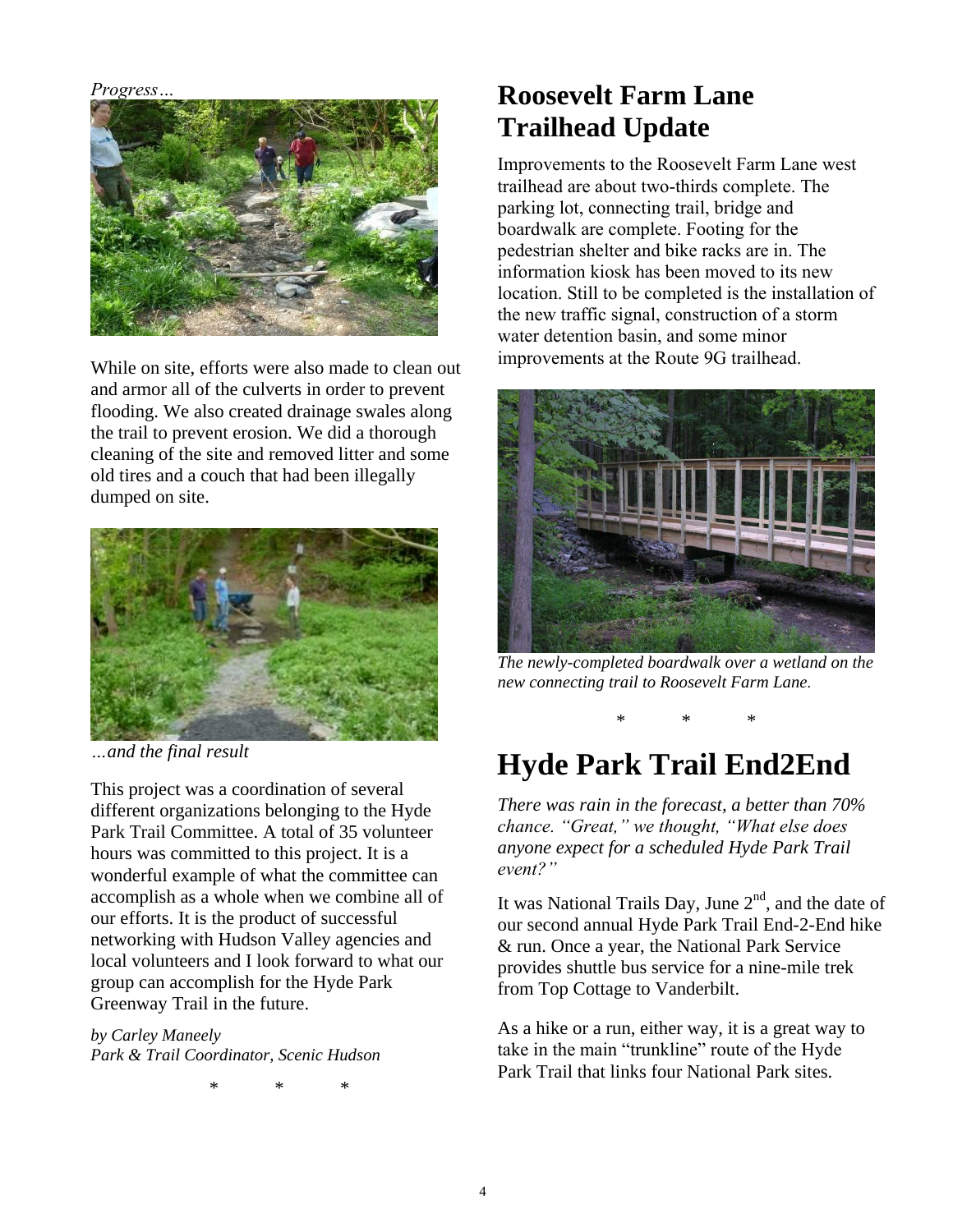In the early morning, the National Weather Service radar website showed a massive blotch of intense color over the Catskills, headed our way. Behind it trailed a band of thinner clouds, followed by another band of showers, perhaps an hour behind the first. But it was still early, and the rain bands seemed to be forming and reforming. Who could really guess how the rest of the day would pan out?

Part of the answer came as we slugged coffee and set up the pop-up tent at the Vanderbilt parking lot, the place where hikers and runners would soon gather to board the shuttle bus to Top Cottage. The sky grew dark again, as if it had completely changed its mind about starting a new day. And then the bottom fell out of the clouds, and it poured.

Some were discouraged, and understandably so. Turnout was already low because of the gloomy forecast. Even after the worst of the downpour had passed, the iffy-looking skies and the prospect of slippery footing caused a few more to decide against starting. But despite everything,16 stalwart hikers and runners signed in at the Vanderbilt check-in table and boarded the bus headed for the drop-off point at Top Cottage.

That's when Hyde Park began to work its funny magic. The skies stayed heavy, but over the next hour or so, the rain tapered into a light drizzle. The temperature remained comfortable; neither cold and dank nor hot and muggy. The trail runners, who mostly finished the 9 miles in less than two hours, reported that they had to be careful on the steep, cobble-strewn sections near Top Cottage, but that they had a great and enjoyable trail run overall. Those of us who hiked the route took twice as long (or more, including lunch). But by the time we finished, the skies had lifted and we were comfortable hiking in t-shirts.

Along the way, we took in the quiet calm of Top Cottage and Val-Kill, and hustled between tree drips along Roosevelt Farm Lane. We stopped to chat with Bill Ring at the water stop by the Wallace Center at the FDR site. Somewhere near River Road, a big crawdad accosted us, standing defiantly in the middle of the wet trail. We enjoyed lemonade at the Riverfront rest stop, manned by Lance Nealon.

*An umbrella did the trick in the light rain*



Thanks

also to volunteers Joe and Sheila Prince, Bob Arata, Dave Kehoe and NPS intern Graham Humphrey for keeping track of our hikers and runners from the Vanderbilt check-in station. And thanks again to NPS for providing the shuttle bus, opening the Vanderbilt Pavilion so early, placing special event markers along the route, getting traffic safety devices for the highway crossings, and helping to ensure our safety along the way.

All in all, the second *Hyde Park Trail End2End* was a success. Those who completed the trail that day loved it. We remain clear that we'd like to do it next year and every year, rain or shine.

*National Trails Day always falls on the first Saturday in June. So mark your calendar today for Saturday June 1, 2013. The forecast for that day will be for rain. And unless the storm is horrific, we plan to do the Hyde Park Trail End2End once again*

\* \* \*

## **The Story of Beatrix Farrand's Garden Now Told by Podcast**

The Beatrix Farrand Garden Association has made an important new addition to the telling of Hyde Park history. Their new audio podcast series tells the story of this remarkable woman and her Hyde Park garden, which is located at Bellefield, part of the Franklin D. Roosevelt National Historic Site.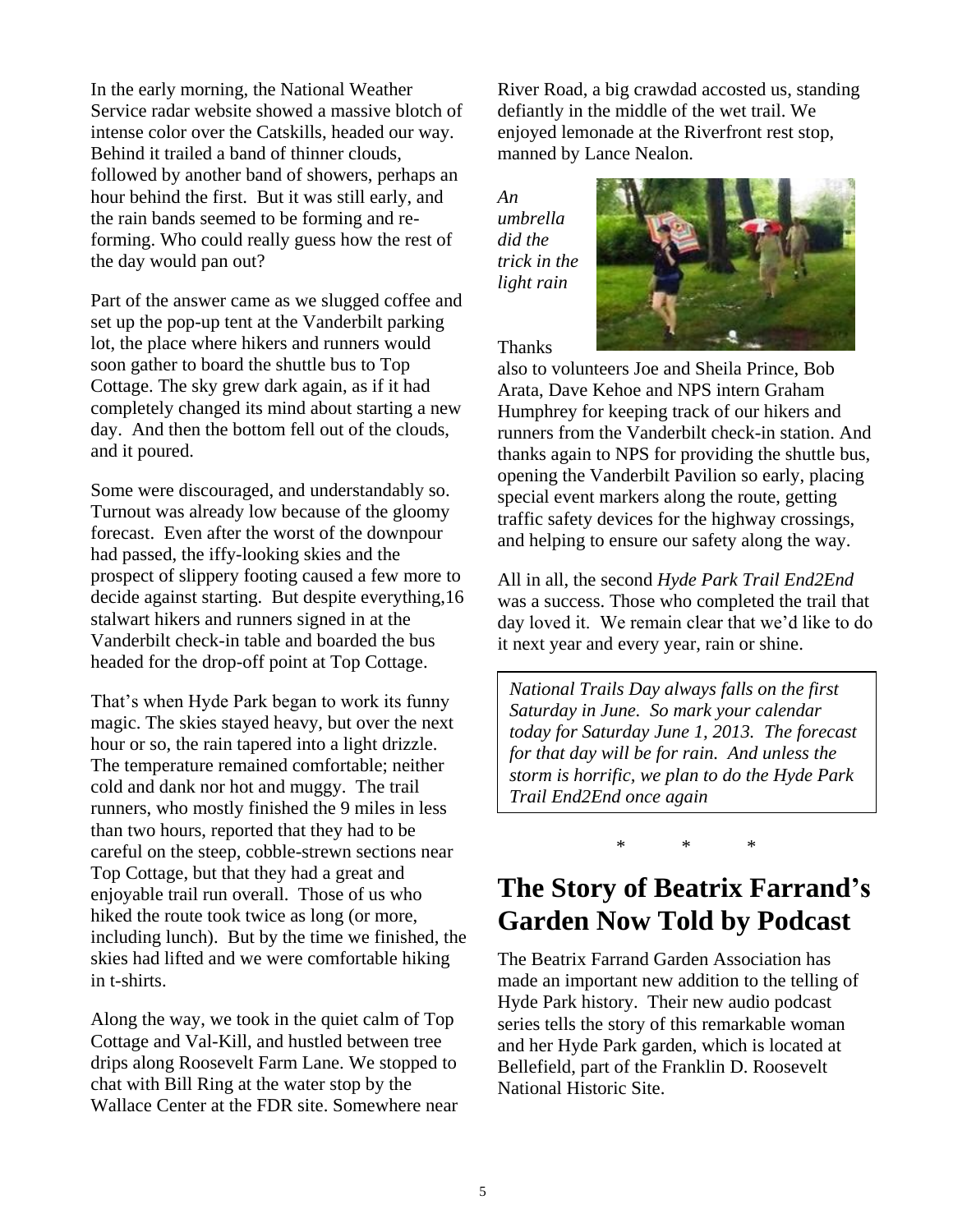

Born Beatrix Newbold Jones in 1872, Beatrix Farrand grew up amidst wealth and connections, but at a time when it was highly unusual for a woman to have a professional career of any kind. She began with a powerful personal interest in gardening and natural landscapes. At the time, there was no organized field of study for such things, but she sought mentors, studied such things as botany, garden design and engineering, and extensively toured notable gardens throughout Europe. She would eventually become the only woman among the founders of the American Society of Landscape Architects.

Farrand began by working on residential gardens, including the Hyde Park home of her cousins, the Newbolds, which she designed in 1912, exactly 100 years ago. While working on the design of the Bellefield garden, Farrand also began working on designs for the Princeton University campus, and soon afterward, the grounds of the White House under President and Mrs. Woodrow Wilson. Her career included many other major designs, including the first landscape design and plantings for the National Cathedral in Washington, D.C., the campuses of Yale University, University of Chicago, and California Institute of Technology, and the carriage road system at Acadia National Park. Her most famous design is the Dumbarton Oaks estate in Washington D.C.

The podcast program is narrated by Broadway actor and film star Kathryn Walker. The script was written by authors Nancy Berner and Susan Lowry, whose beautiful book, *Hudson Valley Gardens,* includes Farrand's Garden at Bellefield among many others. You will find their book in the bookstores at the FDR and Vanderbilt sites.

You can visit the garden and take the audio tour free of charge. To take the audio tour, call 845- 475-3819 (preferably while standing in the garden). At the end of the introduction, type in the stop number posted on the garden marker (#100 to 106). Learn more on the Beatrix Farrand Garden Association website,

[www.beatrixfarrandgarden.org](http://www.beatrixfarrandgarden.org/)

*The audio tour was made possible by seed money from the Orange and Dutchess Garden Club and generous gifts from the Charlotte Cunneen-Hackett Charitable Trust and the James J. McCann Charitable Trust*.

\* \* \*

# **Hyde Park Patch in a Day**

For the second year in a row, Mike Cunningham from Mid-Hudson Chapter ADK led a club trip to hike five Hyde Park trails - and earned a trail patch - - in a single day. Their selection of trails totals 6.1 miles, and Mike appropriately billed the trip as a "fast pace."

Congratulations go to the four people who completed the task this spring. We hope they'll all also hike the rest of Hyde Park's great trails - - and return again next year!

\* \* \*



#### **Facebook.com/HydeParkTrail**

\* \* \*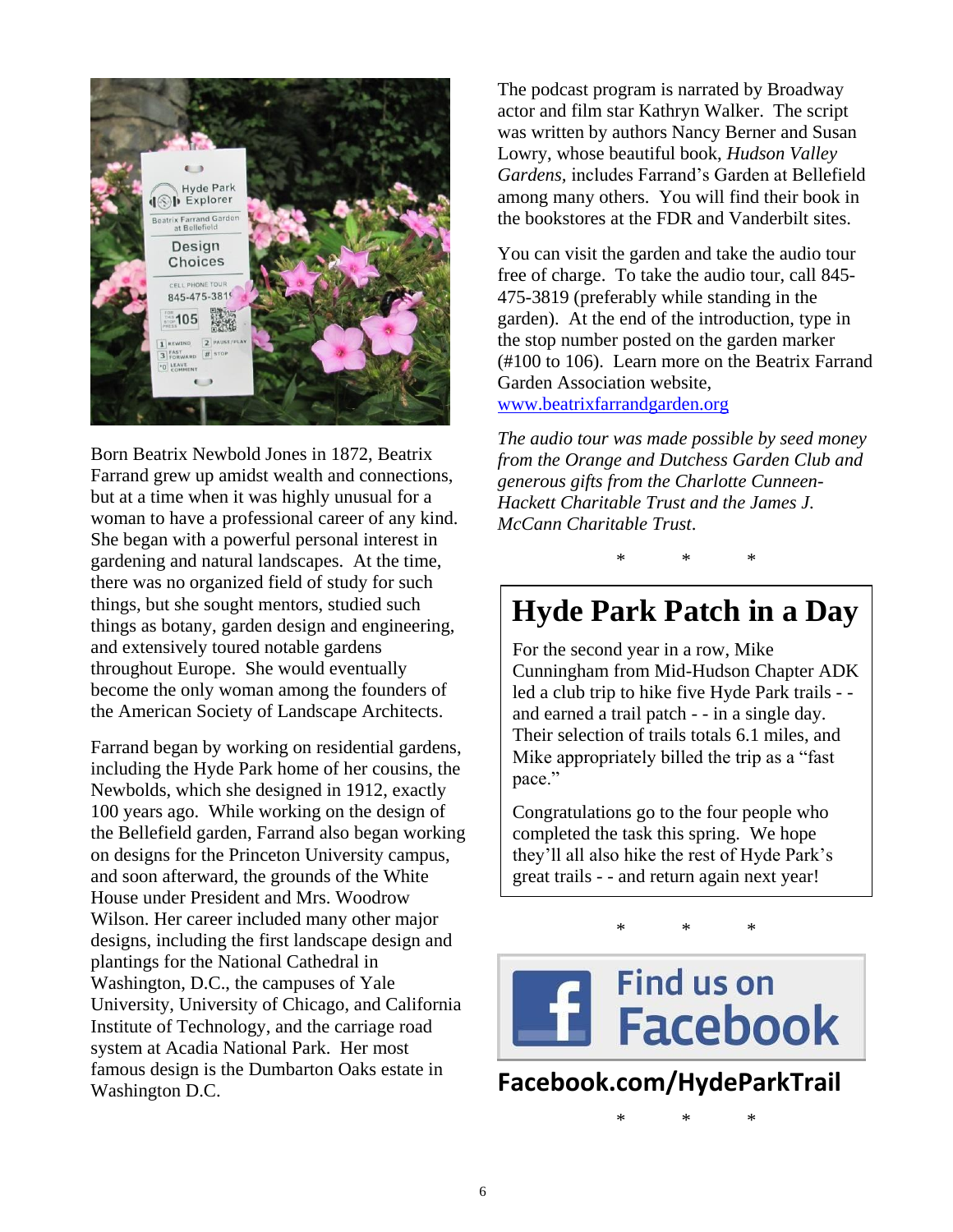# **University in the Garden**

A flock of people suddenly flowed in through the Beatrix Farrand Garden gate. A few stopped just inside the gate, turning around to admire and discuss the handiwork in stone, wood and iron. The rest immediately scattered throughout the garden, snapping pictures of flowers and features, and seeking various vantage points to shoot from. They pointed animatedly and consulted with each other, gesturing in the air about lines, forms and areas. All the while, they busily took notes and close-up pictures, and doodled in sketchbooks. It was the garden-appreciation version of a SWAT or CSI team.

So naturally this called for some investigation.

Turns out they were a group from the University of Montreal, a busload of garden designers, landscape architects and architects. They were spending 16 days in the Hudson Valley visiting gardens and sites, studying the roots of landscape architecture and landscape design. For that afternoon, the Beatrix Farrand Garden was to them both textbook and field laboratory.



Get this: Sixteen days visiting the place we call home. They were guided by an excellent fold-out map-guide about gardens and landscapes in the Hudson River Valley. This is one of a series of free map-guides produced by the *Hudson River Valley National Heritage Area*. You can pick up your free copy at any of the National Park sites, or download or order it from the National Heritage Area website. Go to [www.hudsonrivervalley.com](http://www.hudsonrivervalley.com/) and click on "*Explore the Heritage."*

\* \* \*

#### **Walkabout spotting**

Ann Roos, a Museum Tech with National Park Service, carries an especially stylish handbag. We know it is special because it boasts Walkabout patches from two years of enjoying Hyde Park Trails. We obtained her exclusive permission to show it to you.



## **Mark your calendar for these upcoming ranger-guided walks**

\* \* \*

**Sunday, Sept 9, 1 pm Roosevelt Farm Lane hike**  (Hudson Valley Ramble #57)

**Saturday, Sept 15, 12:30 pm Eleanor Roosevelt to Top Cottage hike**  (Hudson Valley Ramble #68)

**Third Sundays: Sept 16, Oct 21 Vanderbilt Mansion landscape and garden tours.** NPS with Frederick W. Vanderbilt Garden Association.

For more information on these hikes (and other park programs), call the Vanderbilt Mansion visitor desk at 845-229-7770, or check the park websites:

For the Home of FDR site: [www.nps.gov/hofr](http://www.nps.gov/hofr) For the Vanderbilt Mansion: [www.nps.gov/vama](http://www.nps.gov/vama)

\* \* \*